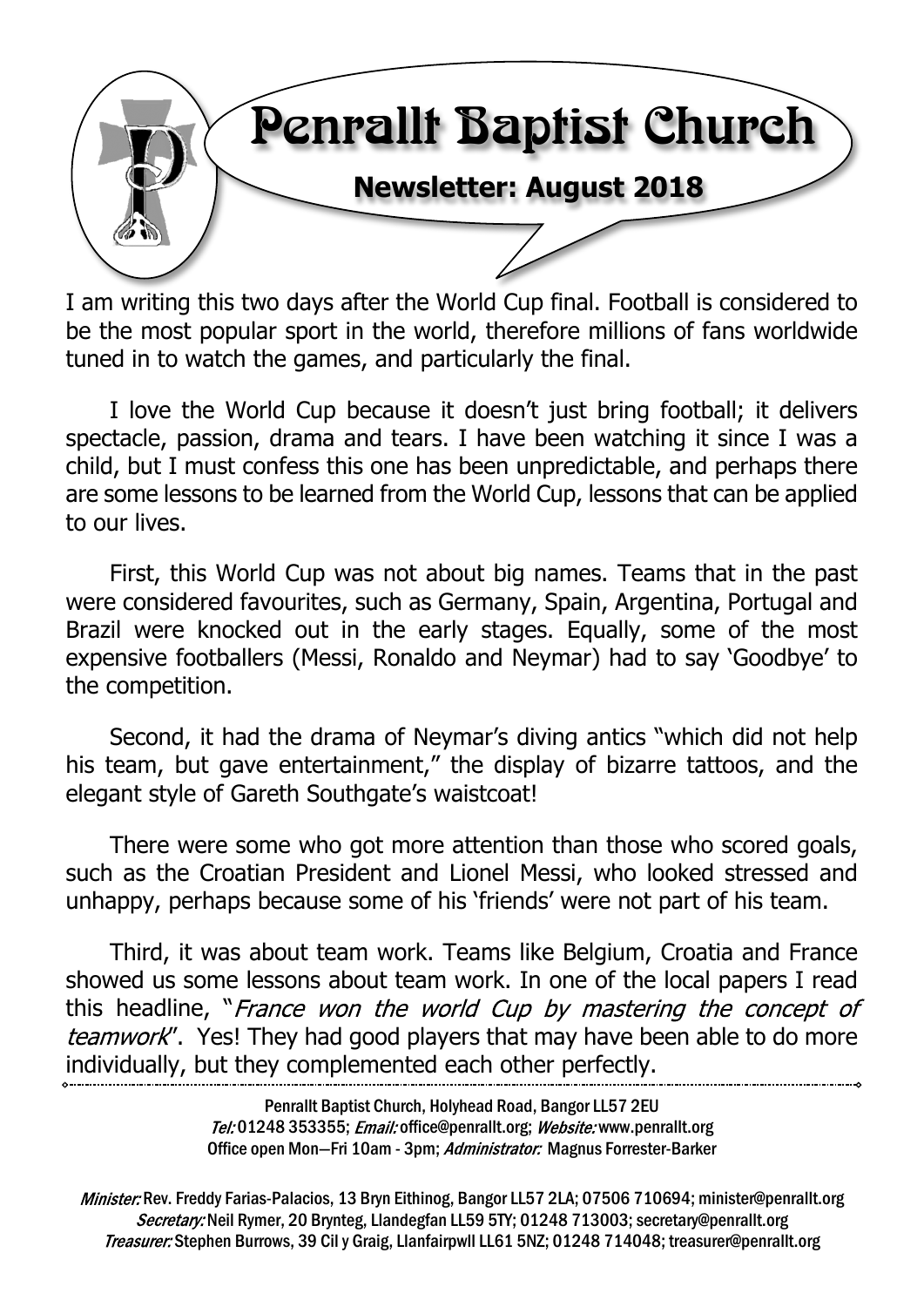In our last church members' meeting I shared Psalm 133 that says, "How good and pleasant it is when God's people live together in unity!". This Psalm not only displays the unity of the Jewish pilgrims when Israelite families came together to worship their Lord, it is also a genuine expression of the desired unity of the church which the Lord loves to see today.

Why? Because it is good; it is good and pleasant for it reflects God's character. He is three persons (Father, Son and Holy Spirit) and yet in perfect unity and harmony. Jesus prayed that we would display unity with our brothers and sisters in Christ (John 17:21), because this displays the unity of the godhead. A united church displays a powerful witness in that it points to the saving power of our Lord Jesus which draws all people together.

If we are followers of Christ we are members of His church who have decided to accept His calling to be part of His divine plan of salvation for humankind. One of the things that we might consider from the last World Cup is that the church of Christ is not about great names, important roles or important people.

It is about a common goal; which is to demonstrate our love for God through our obedience to His word and commandments, to proclaim who Jesus is and what He has done, and what he is doing in the everyday lives of ordinary people.

Yes, we are all different and unique, but we must not allow this to be a hindrance to our mission. We have been reminded by the French national football team about the importance of teamwork, the importance of being united, and the importance of having a common goal. It's not about us or, like Messi, about being happy only when we have our 'friends' in church.

We all have gift and talents that can be used for the glory of God. Perhaps some are able to do more individually, but if we have humility, as we saw in the French national team, we will complement each other perfectly and we will be able to achieve more.

It is good and pleasant when God's people live together in unity... For there the LORD bestows his blessing, even life forevermore.

Have a blessed summer.

Freddy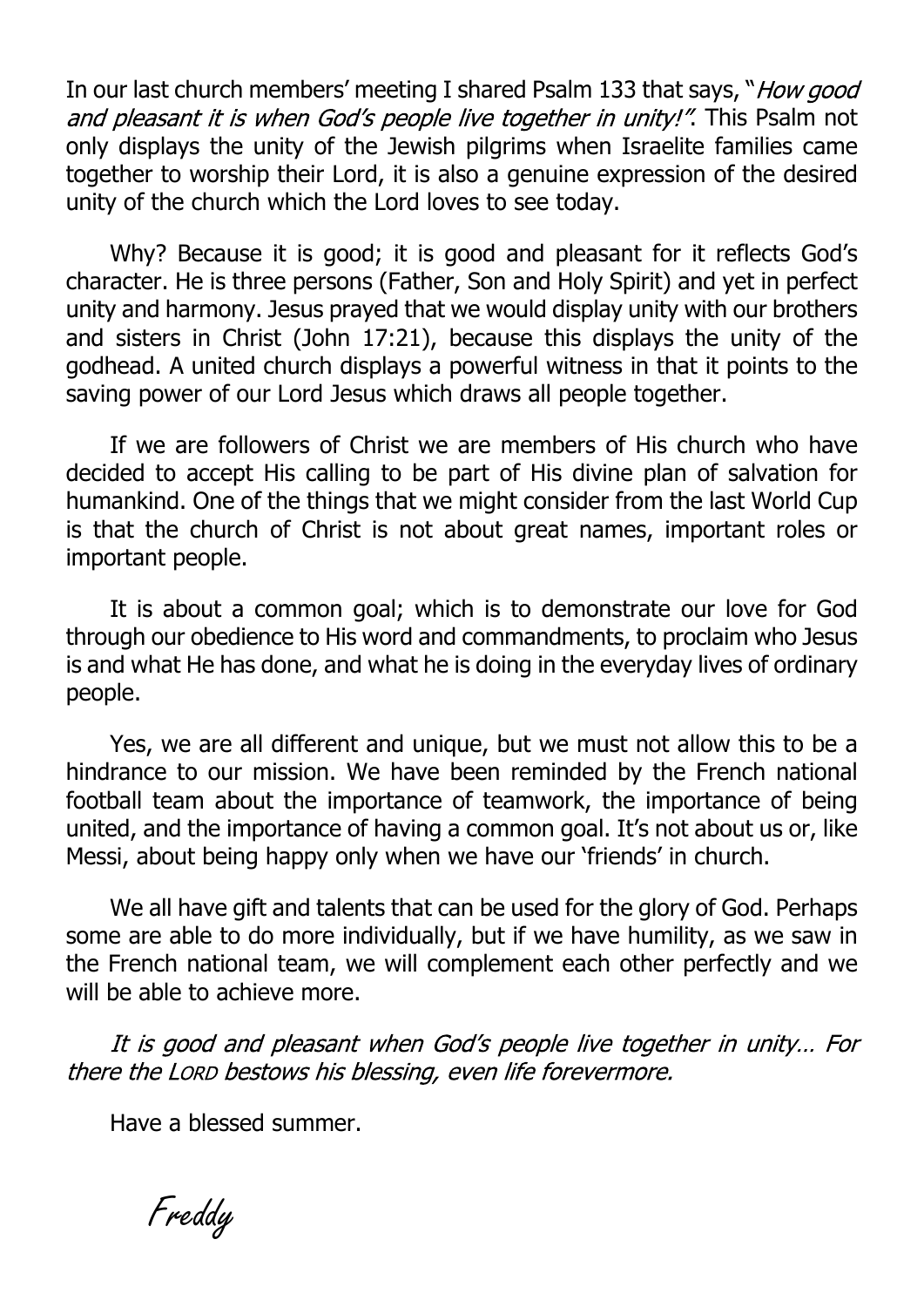# **Services This Month**

Our minister, Freddy Farias-Palacios, will be the speaker at all services except where otherwise noted below. The other speakers are all church members.

Note that the morning services this month will be all-age worship services, with no Sunday schools. During the latter part of the service, activities will be available in the prayer room for children.

#### **5th August**

|                         | 10:30am Shining like stars                                                                                                      | Philippians 2:14–16;<br>1 Kings 19:9-15 |  |  |  |
|-------------------------|---------------------------------------------------------------------------------------------------------------------------------|-----------------------------------------|--|--|--|
| 6:00 <sub>pm</sub>      | <b>Communion Service</b><br>Lessons from Psalms #7:<br><b>Seeking communion with God</b>                                        | Psalm 63                                |  |  |  |
| 12 <sup>th</sup> August |                                                                                                                                 |                                         |  |  |  |
|                         | 10:30am An encounter with Jesus can<br>transform life<br>For this service we will be joined by the congregation of Hope church. | Matthew 9:18-26;<br>Genesis 50:15-21    |  |  |  |
| 6:00 <sub>pm</sub>      | Lessons from Psalms #8:<br><b>Approaching God</b>                                                                               | Psalm 65                                |  |  |  |
| 19 <sup>th</sup> August |                                                                                                                                 |                                         |  |  |  |
|                         | 10:30am Speaker: Deb Stammers<br><b>God's healing</b> (Elisha, part 1)                                                          | 2 Kings 4:8-37;<br>Luke 17:11-19        |  |  |  |
| 6:00 <sub>pm</sub>      | Speaker: Magnus Forrester-Barker<br><b>My strong tower</b>                                                                      | Proverbs 18:10-11                       |  |  |  |
| 26 <sup>th</sup> August |                                                                                                                                 |                                         |  |  |  |
| 10:30am                 | <b>Communion Service</b><br>God calls us to follow and serve Him $2$ Kings 2:1-18;<br>(Elisha, part 2)                          | Matthew 4:18-21                         |  |  |  |
| 6:00 <sub>pm</sub>      | Speaker: Donald Poirot<br>"But Daniel purposed in his heart"                                                                    | <i>Daniel 1:1-21</i>                    |  |  |  |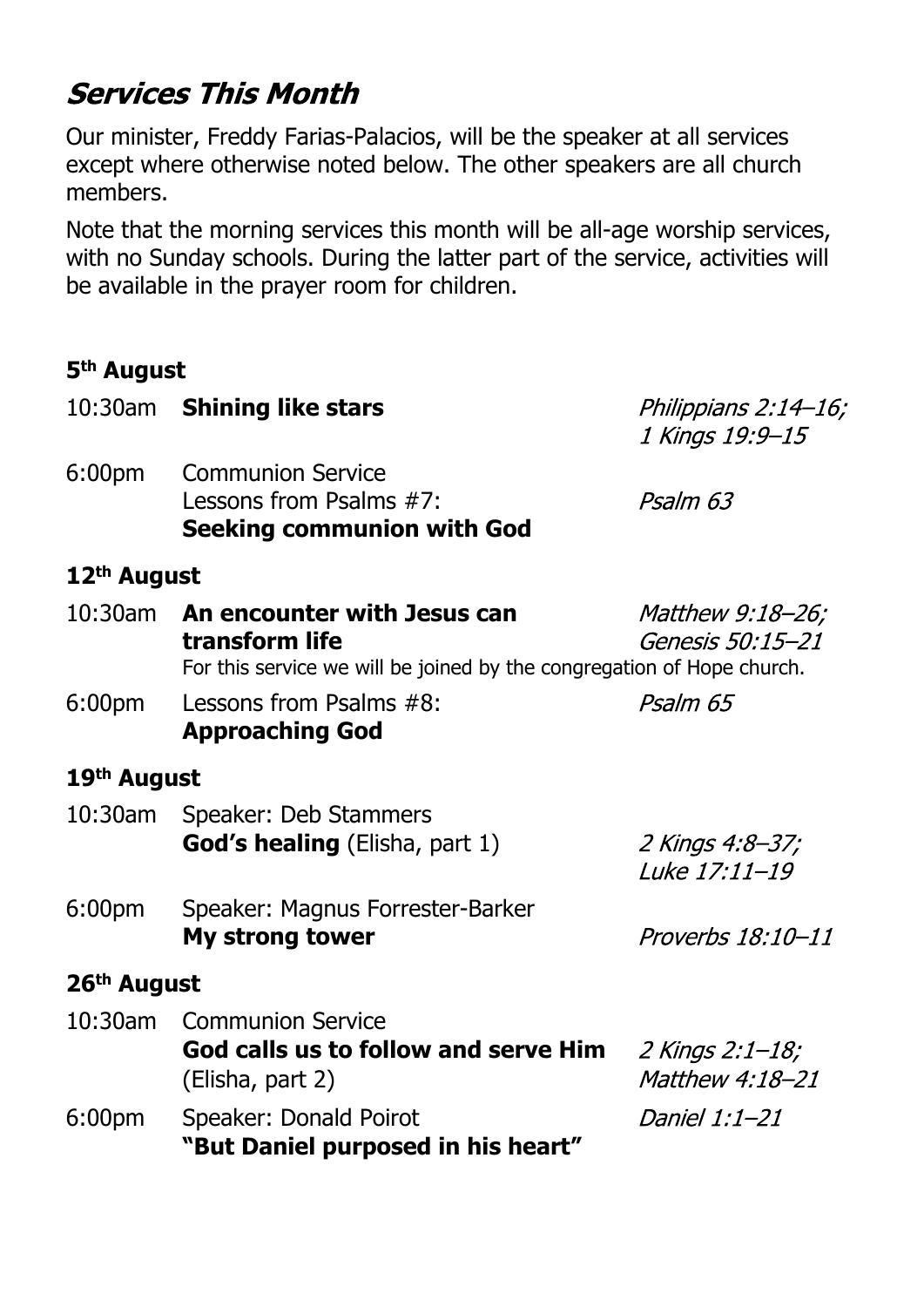## **Dates for Your Diary**

| <b>Saturdays</b>                      | 8:30am  | Prayer meeting in the Twrgwyn Room.                                                                 |  |
|---------------------------------------|---------|-----------------------------------------------------------------------------------------------------|--|
| <b>Wednesday 1</b>                    | 10:30am | Men's prayer meeting followed by coffee.                                                            |  |
| <b>Sunday 5</b><br>2:15 <sub>pm</sub> |         | Service at Haulfre residential home in<br>Llangoed.                                                 |  |
| <b>Thursday 9</b>                     | 7:30pm  | Monthly prayer meeting in the chapel.                                                               |  |
| Thursday 9 - Friday 10                |         | The church office will be closed.                                                                   |  |
| <b>Saturday 18</b>                    | 10:30am | Church Walk on Anglesey (venue to be<br>determined).                                                |  |
| <b>Tuesday 28</b>                     | 7:30pm  | <b>Experiencing God course continues (also on</b><br>Thursday 30 <sup>th</sup> at 10am and 7:30pm). |  |

Please see the Noticeboard section of this newsletter for more about many of these events.

#### **News of People**

Following her hip surgery in June, Eileen McKenna had a brief return to hospital but is now recovering well. Our prayers are with her and also with Sarah Swallow, who is struggling with long-term illness.

#### **Children's Birthdays in August**

9<sup>th</sup>: Zachary Randall-Jeffries; 16<sup>th</sup>: Bethan Stammers; 23<sup>rd</sup>: Ioan Stammers; 26<sup>th</sup>: Reuben Tough; 28<sup>th</sup>: Rees Allen

#### **A note from Eve Malone**

The Coffee and Cake Extravaganza in June raised a total of £912.49 for the Alaw Unit at Ysbyty Gwynedd. Thanks again to everyone who took part, for their generosity and support in making the event a great success. The name of the Teddy was "Boo Boo", and there were 73 lollies in the jar. There were 2 winners of "guess the weight of the cake", with both Julia Morgan and Denise Mills guessing 5lb 1oz, nearest to the correct weight of 5lb 2 5/8 oz including the stand. Well done to both of them. We decided on this occasion not to follow Solomon's solution, and a second cake is in progress.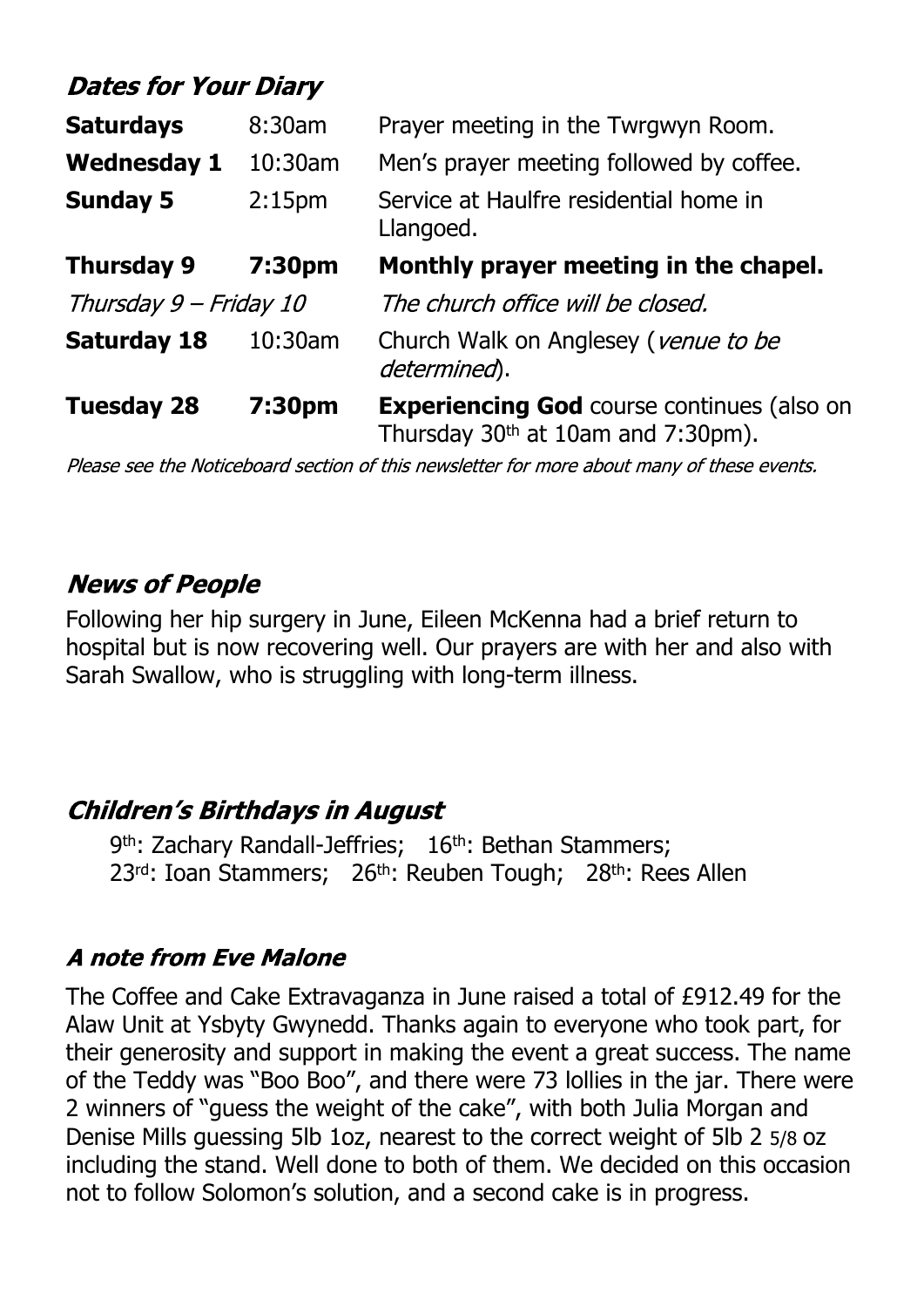## **Homegroups**

Many of our folk meet in small groups during the week for Bible study, prayer and fellowship. We encourage you to join one of these groups if you are able to. NB groups generally do not meet on the week of the monthly prayer meeting or the Experiencing God course and may not meet all other weeks - please check with the named contact. All landline numbers below have the 01248 area code.

| <b>Day</b> | <b>Time</b>        | <b>Group Name</b>             | <b>Contacts</b>                                     |
|------------|--------------------|-------------------------------|-----------------------------------------------------|
| <b>Mon</b> | 7:00 <sub>pm</sub> | Delta                         | Brian Wheatcroft (602516)<br>Pat MacKenzie (670948) |
| <b>Tue</b> | 7:30 <sub>pm</sub> | <b>Nilgiri</b>                | Joan Beer (353874)                                  |
| <b>Tue</b> | 7:30 <sub>pm</sub> | Tyddyn Isaf<br>(Menai Bridge) | <b>Magnus Forrester-Barker</b><br>(717570)          |
| <b>Wed</b> | 2:00 <sub>pm</sub> | Carers                        | Carol Morris (208407)                               |
| <b>Wed</b> | 7:30 <sub>pm</sub> | <b>Bryn Eithinog</b>          | <b>Freddy Farias-Palacios</b><br>(07506710694)      |
| <b>Wed</b> | 7:30 <sub>pm</sub> | <b>Nomads</b>                 | Pat & Roger Borlace (713146)                        |
| Thu        | 10:30am            | Llanfairpwll (am)             | Sue & Lawrence Moss<br>(713793)                     |
| Thu        | 7:30 <sub>pm</sub> | Llanfairpwll (pm)             | Sue & Lawrence Moss<br>(713793)                     |
| Thu        | 7:30 <sub>pm</sub> | <b>Ogwen Valley</b>           | Brian & Kate Wheatcroft<br>(602516)                 |
| Fri        | 10:30am            | The Lydias                    | Freda Birchall (371316)<br>Lesley Jackson (680330)  |

Deadline for next month's newsletter: Sunday 19th August.

Please send information to Magnus (office@penrallt.org; 01248 353355). All notices should be submitted in writing (preferably by email) as early as possible.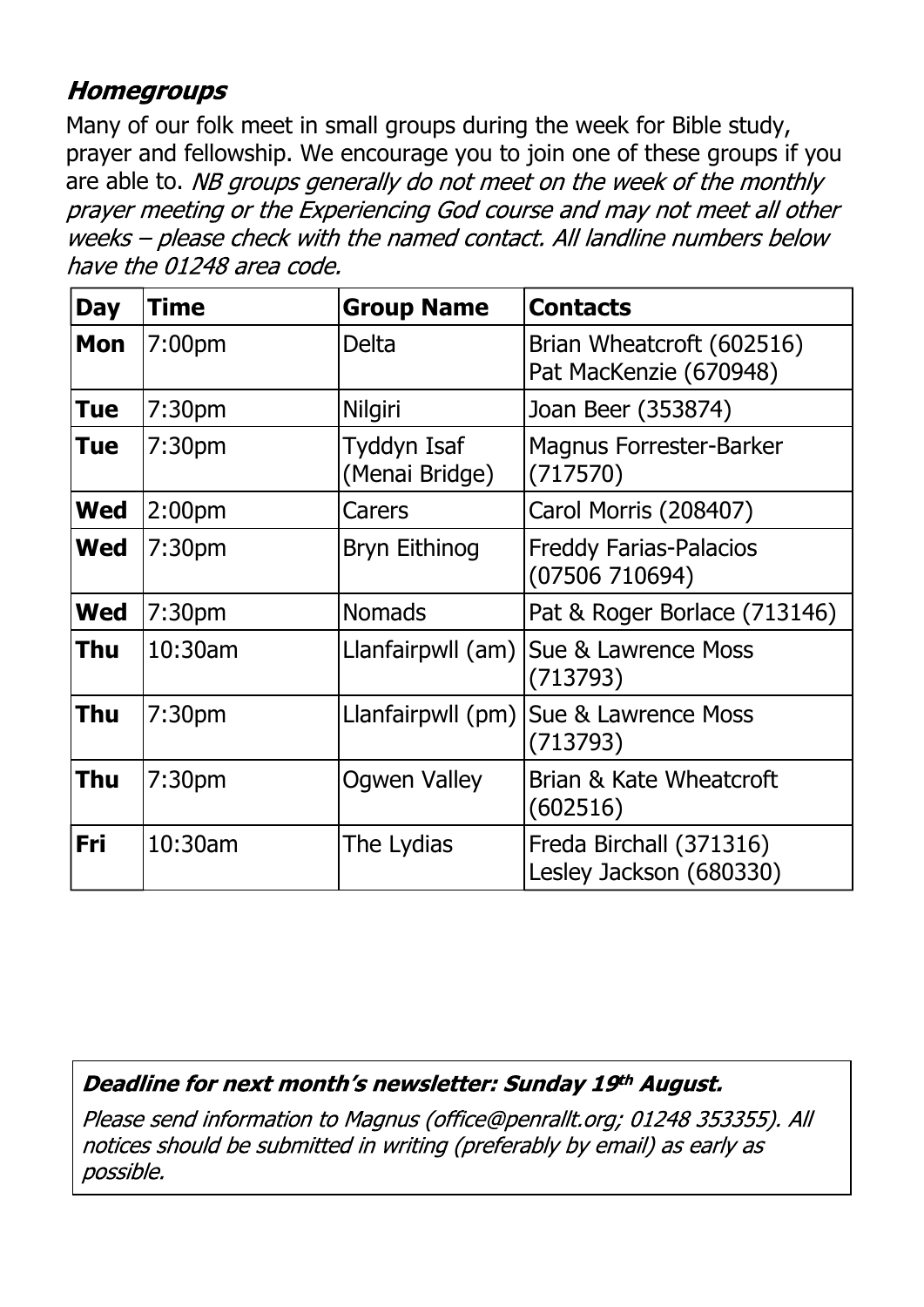## **Noticeboard**

#### *◊* **Autumn Fair**

Janet Smith and Joan Mason will be holding an Autumn Fair in support of Chris and Anna Hembury and their work with Hull Youth For Christ. They will be looking for volunteers to help with stalls, as well as articles for the stalls. Please speak to them if you would like to help them in any way. Please pray for the event, too.

## **◊ Church Lunch**

Please note that as a large proportion of the regular congregation are likely to be away there will be no church lunch in August. The next one will be on 2<sup>nd</sup> September.

## *◊* **Church Walk**

## Saturday 18th August

This month's walk will be led by Penelope Williams and will take place on a Saturday rather than a Monday. It will be on Anglesey, most likely either up at Church Bay on the north coast or at Maelog Lake near Rhosneigr. Please contact Penelope, Roger Borlace or the church office if you would like more information in due course.

#### Thursday 9th August *◊* **Monthly Prayer Meeting**

Our monthly mid-week prayer meetings are for the whole congregation and all are warmly encouraged to attend. The meetings usually take place in the chapel, and last about an hour. The next two meetings after this one will be on Tuesday 11<sup>th</sup> September and Wednesday 10<sup>th</sup> October.

## **◊ Pastoral Help**

If you have issues of concern about your own or someone else's welfare, please contact a member of the Pastoral Care team: Adrienne Ferrada; Gwen Hicks (353648); Geoff Moore (410582); Lawrence Moss (713793); Helen Thomas (600174); Roshni Verghese (07967 320048).

## **◊ Pray for Penrallt Every Day**

We believe in prayer and encourage people to pray. You can send prayer request to our electronic diary via office@penrallt.org (there are also prayer cards in the church porch that you can fill in). Better still, you can receive the prayer diary straight to your inbox every Monday (or occasionally on Tuesdays) by emailing the office now and requesting to be put on the list. For more immediate and interactive sharing of prayers, search on Facebook for Penrallt Prayer Point and send a request to join our group.

## Saturday 29th September

7:30pm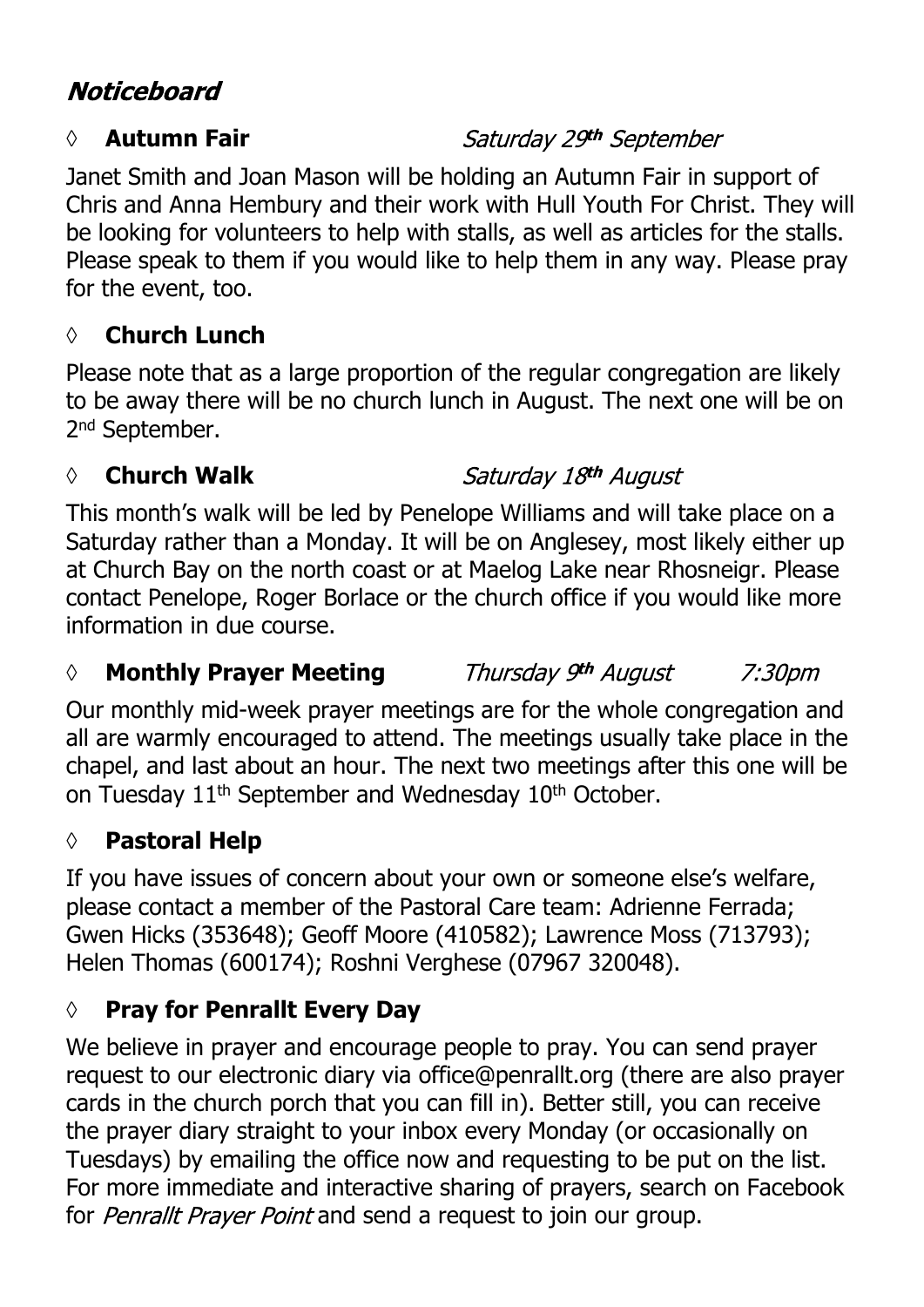#### **◊ Rough Sleepers**

The church's policy is not to give money directly to the rough sleepers in Upper Bangor. You will find labelled envelopes in the porch for a gift that will buy meal vouchers which are distributed to the homeless by the Cathedral; this certainly would be a more meaningful form of help.

#### **◊ Sunday Afternoon Services**

We usually visit residential homes in the area once a month on a Sunday afternoon, alternating between Haulfre (in Llangoed, near Beaumaris) and Plas Garnedd (in Llanberis), usually on the first Sunday. The services (now including those at Plas Garnedd) start at 2:15pm and last roughly half an hour. This month we will be going to **Haulfre** on 5th August.

*Focus on…*



# **Bangor Street Pastors**

The first street pastors hit the streets of London about 15 years ago, and there are now street pastors in over 300 places in the UK as well as several groups overseas. By this November we will have been running in Bangor for 8 years.

During this time we have seen quite a few changes, both to the size and composition of the team (originally 12 street pastors from about 5 churches, now around 25 from at least 10 different churches) and to the nature of the streets. Over the first few years, we saw a definite decrease in the amount of aggression and antisocial behaviour on our streets, though it's difficult to know how much of this to attribute to the positive influence of street pastors and how much to other factors. Sadly, the pendulum now seems to be slowly swinging back in the other direction. There are reports from other parts of the country of increases in knife and gun crime and while these have not yet reached Bangor it may only be a matter of time.

Even amidst this deteriorating situation, there have still been at most a handful of incidents worldwide where street pastors have been injured in the course of duty. When you consider how many hours of service have been put in by street pastors over the years, often in considerably more dangerous places than Bangor, this is a testament to God's sovereign protection.